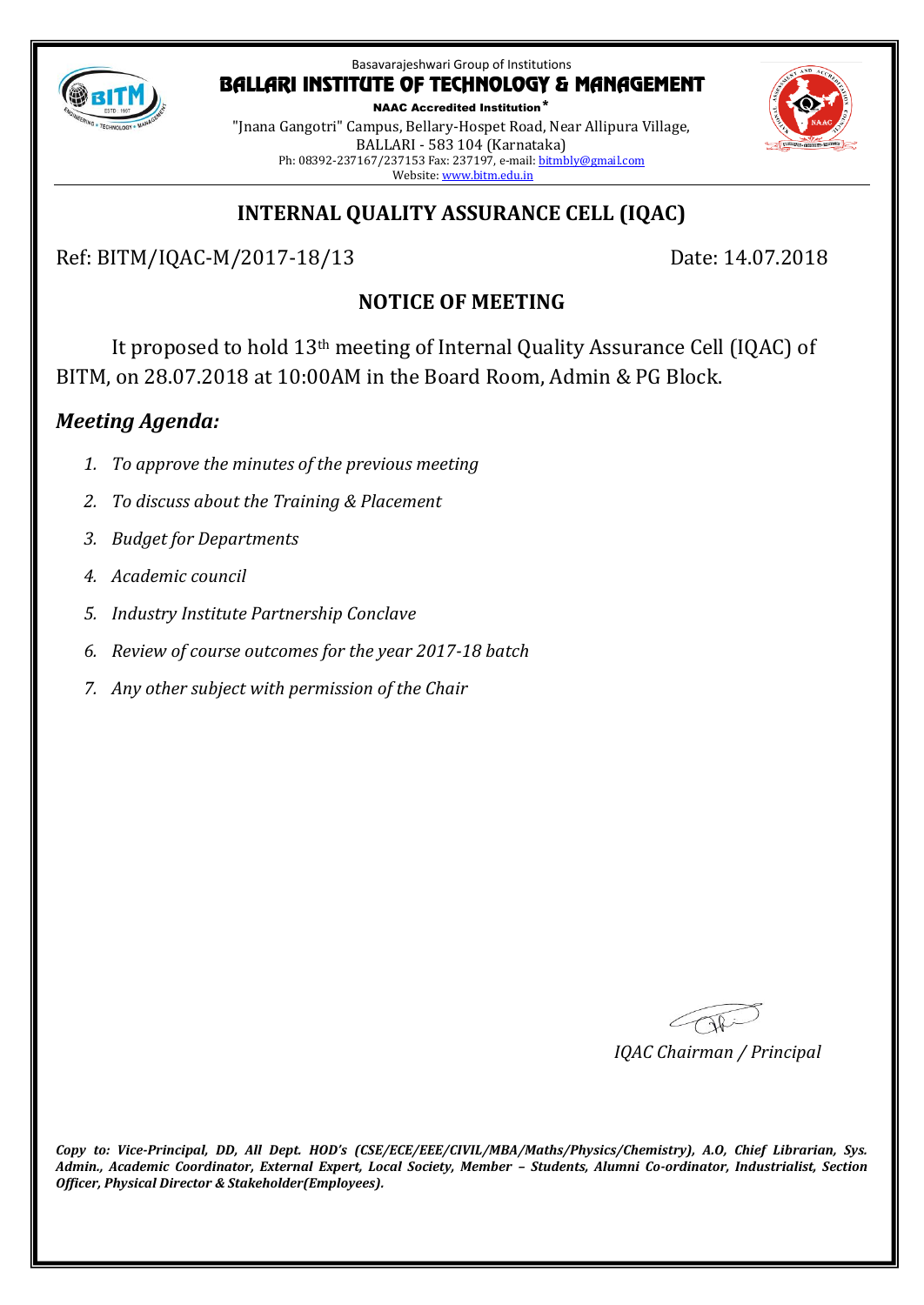

#### Basavarajeshwari Group of Institutions **BALLARI INSTITUTE OF TECHNOLOGY & MANAGEMENT**

NAAC Accredited Institution\* "Jnana Gangotri" Campus, Bellary-Hospet Road, Near Allipura Village, BALLARI - 583 104 (Karnataka) Ph: 08392-237167/237153 Fax: 237197, e-mail[: bitmbly@gmail.com](mailto:bitmbly@gmail.com) Website[: www.bitm.edu.in](http://www.bec-bellary.com/)



## **Proceedings of the 13th Internal Quality Assurance Cell(IQAC) committee meeting held on 28.07.2018 at 10:00AM in the Board Room, Admin & PG Block, @ BITM – Ballari**

# **Members Present:**

| S.No                    | <b>Name</b>                                            | <b>Designation</b>      |
|-------------------------|--------------------------------------------------------|-------------------------|
| $\mathbf 1$             | Dr. V. C. Patil - Principal                            | Chairman                |
| $\overline{2}$          | Prof. Prithviraj. Y. J - Deputy Director               | <b>Managing Trustee</b> |
| $\overline{3}$          | Dr. U. Eranna - HOD-ECE                                | Member                  |
| 4                       | Dr. B. S. Khened - HOD-EEE                             | Member                  |
| 5                       | Dr. Yadavalli Basavaraj - HOD-ME                       | Member                  |
| $\overline{6}$          | Dr. K. S. R. Sridhar - Vice-Principal, HOD-Mathematics | Member                  |
| 7                       | Dr. T. Machappa - HOD-Physics                          | Member                  |
| $\overline{8}$          | Dr. Suresh - HOD-Chemistry                             | Member                  |
| 9                       | Dr. H. Mahabaleswara - HOD-Civil                       | Member                  |
| 10                      | Dr. G. P. Dinesh - DEAN - MBA                          | Member                  |
| 11                      | Mr. P. Amareshayya - Administrative Officer            | Member                  |
| $\overline{12}$         | Mr. Jaffar Basha - Chief Librarian                     | Member                  |
| $\overline{13}$         | Mr. Anand Krishna Murthy - System Admin.               | Member                  |
| 14                      | Prof. Phani Ram Prasad - Academic Co-ordinator         | Member                  |
| 15                      | Dr. S. Jayanna - External Expert                       | Member                  |
| 16                      | Prof. K. H. Harikumar - Local Society                  | Member                  |
| 17                      | Mr. Nagesh - Industrialist                             | Member                  |
| $\overline{18}$         | Mr. L. Raghunath - Section Officer                     | Member                  |
| 19                      | Mr. Ashok Bhupal - Physical Director                   | Member                  |
| $\overline{20}$         | Mr. Badrinath Deshpande - Stakeholder                  | Member                  |
| 21                      | Ms. Harika - Student                                   | Member                  |
| $\overline{22}$         | Dr. N. Gururaj - Coordinator                           | <b>Member Secretary</b> |
| <b>Leave of Absence</b> |                                                        |                         |
|                         | Dr. R. N. Kulkarni - HOD-CSE                           | Member                  |
| $\overline{2}$          | Mr. Mallikarjuna A - Co-ordinator                      | Alumni                  |
| 3                       | Mr. Tanveer Ahmed - Student                            | Member                  |

Following discussion were made in the meeting:

# 1. *To approve the minutes of the previous meeting*

Members unanimously approved minutes of the previous meetings.

### *2. To discuss about the Training & Placement*

Chairperson given the statistics of number of trainings conducted by different companies to the final year students to make the students to clear written test and interview in placements. Chief placement officer informed the members about the placement activities, number of students placed in different companies.

# *3. Budget for Departments*

Honarable Chairperson informed the HOD's of all the departments to submit the budget required for the departments for the year 2018-19 in the prescribed format. Also he informed the chief librarian to submit the budget required to procure text books, online journals for the year 2018-19.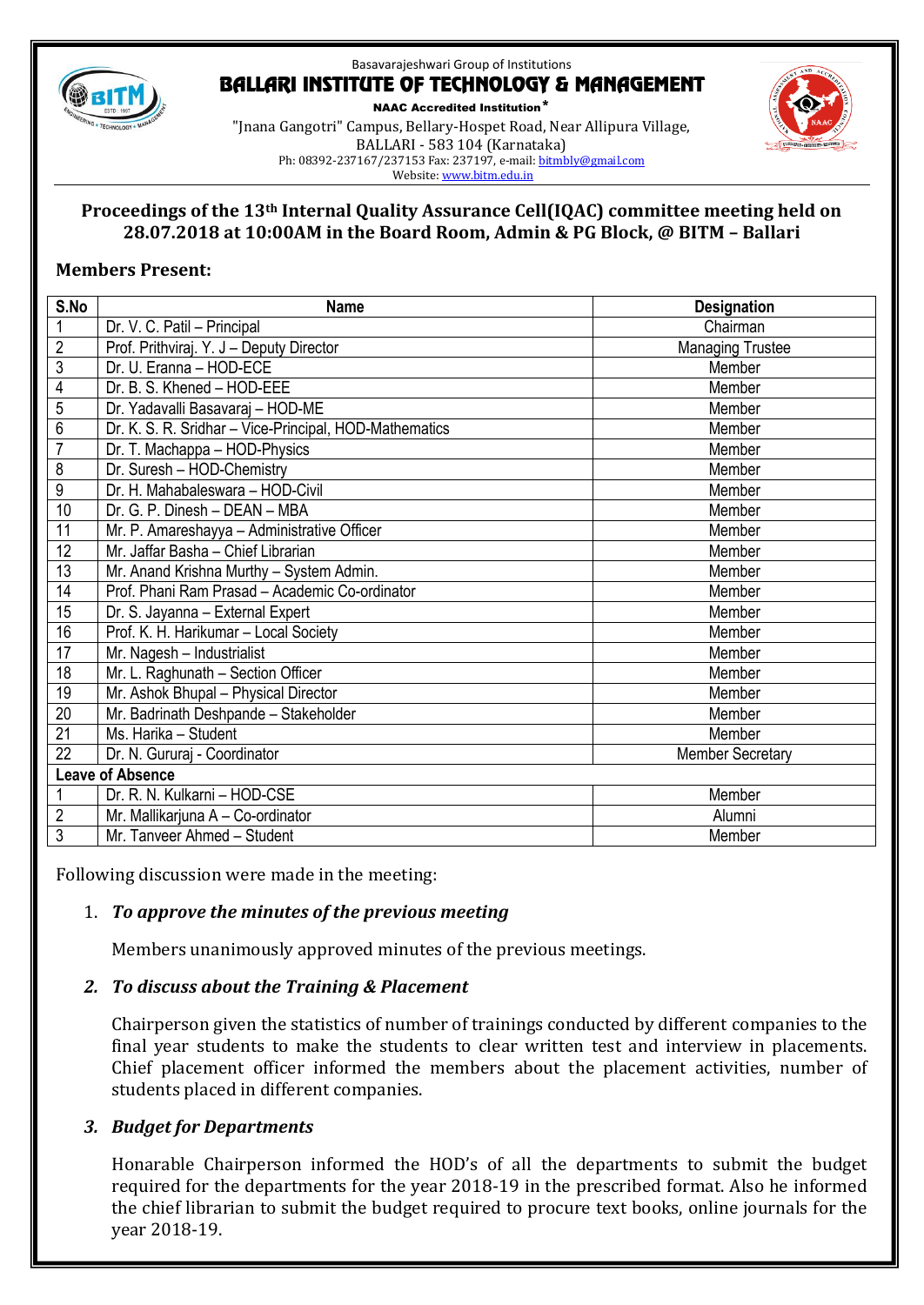

## Basavarajeshwari Group of Institutions **BALLARI INSTITUTE OF TECHNOLOGY & MANAGEMENT** NAAC Accredited Institution\*

"Jnana Gangotri" Campus, Bellary-Hospet Road, Near Allipura Village, BALLARI - 583 104 (Karnataka) Ph: 08392-237167/237153 Fax: 237197, e-mail[: bitmbly@gmail.com](mailto:bitmbly@gmail.com) Website[: www.bitm.edu.in](http://www.bec-bellary.com/)

Chairperson informed the Physical Director and NSS coordinator to submit the budget required to conduct sports & NSS activities for 2018-19. Prof. Prithviraj Y. J., management representative has told that the budget required for 2018-19 will be allotted as early as possible.

### *4. Academic council*

Prof. Phaniram Prasad, Academic coordinator informed the calendar events of VTU and the institution for the Odd Semester of 2018-19

Members have suggested that the academic calender should also include slots for conducting conferences / FDP's / Extra curricular activities.

# *5. Industry Institute Partnership Conclave*

Chairperson asked the HOD's and placement and training cell to contact different companies for industry institute partnership so that students can get better practical knowledge. Mr. Nagesh, member from industry told JSW is ready to take up that program for the institute. HOD's and placement and training cell informed the committee that the same will be planned by contacting the companies.

# *6. Review of course outcomes for the year 2017-18 batch*

Members in detail discussed with regard to consolidated course outcome attainment of all branches. First year B.E. 2017-18 batch is reviewed and it is found that the course attainment of all the subjects are in the range 2.15 to 3.0, which is appreciable nevertheless, workshop practice of Mechanical branch with subject code:17WSL16/26 has course outcome attainment of 1.90 is a matter of concern.

It is advised to the HOD-ME to address this issue by giving more practical approach and see that the attainment level in this particular subject reaches to above the average level of 2.0.

For this HOD-ME agreed to address this issue.

# *7. Any other subject with permission of the Chair*

-NIL-

Meeting ended with vote of thanks to the Chair.

*Member Secretary IQAC Chairman Dr. N. Gururaj / Prof. Mathematics Dr. V. C. Patil / Principal*